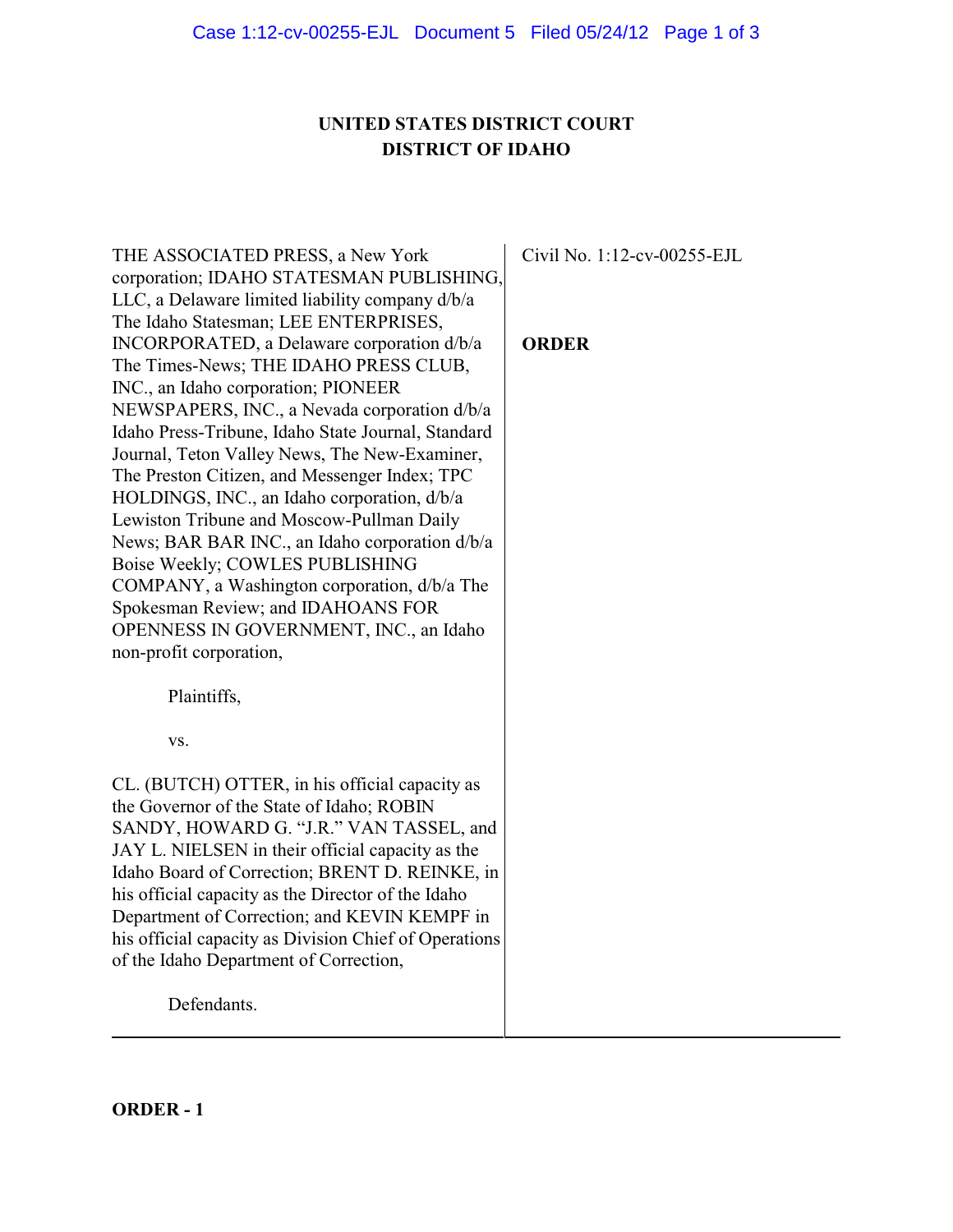### Case 1:12-cv-00255-EJL Document 5 Filed 05/24/12 Page 2 of 3

On May 22, 2012, Plaintiffs filed (1) a Complaint for Declaratory Judgment and Injunctive Relief (Dkt. 1), and (2) an Expedited Motion for Preliminary Injunction (Dkt. 2). The matter was reassigned to the undersigned on May 23, 2012. After reviewing the Complaint and the motion for preliminary injunction, the Court notes that Plaintiffs do not seek to have their lawsuit delay the Defendants' scheduled execution of Mr. Richard A. Leavitt which is currently set for June 12, 2012. Rather, Plaintiffs seek an injunction requiring all phases of the execution process related to the scheduled execution and future executions by Defendants to be conducted in a full and open view of the assembled witnesses to the execution.

Based on the nature of the First Amendment claims raised, the referenced ongoing negotiations between the parties on these same issues prior to the lawsuit being filed. and the scheduled execution date in June, the Court finds that this case is appropriate for expedited review and for an expedited mediation before a United States Magistrate Judge.

## IT IS ORDERED:

1. Plaintiffs' request to expedite the motion for preliminary injunction contained in Dkt. 2 is GRANTED. The Defendants shall file their response to the motion for preliminary injunction on or before **5:00 p.m. on Tuesday, May 29, 2012.** Plaintiffs may file a reply brief on or before **5:00 p.m. on Monday, June 4, 2012.** 

2. This matter is referred for a court ordered mediation with Chief United States Magistrate Judge Candy W. Dale **on or before June 1, 2012.** The exact date, time and location of the mediation to be set by Judge Dale via a separate order.

3. If the matter is not resolved in mediation, the Court shall resolve the matter based on the pleadings unless the Court determines a hearing is necessary. If a hearing is necessary on the

#### **ORDER - 2**